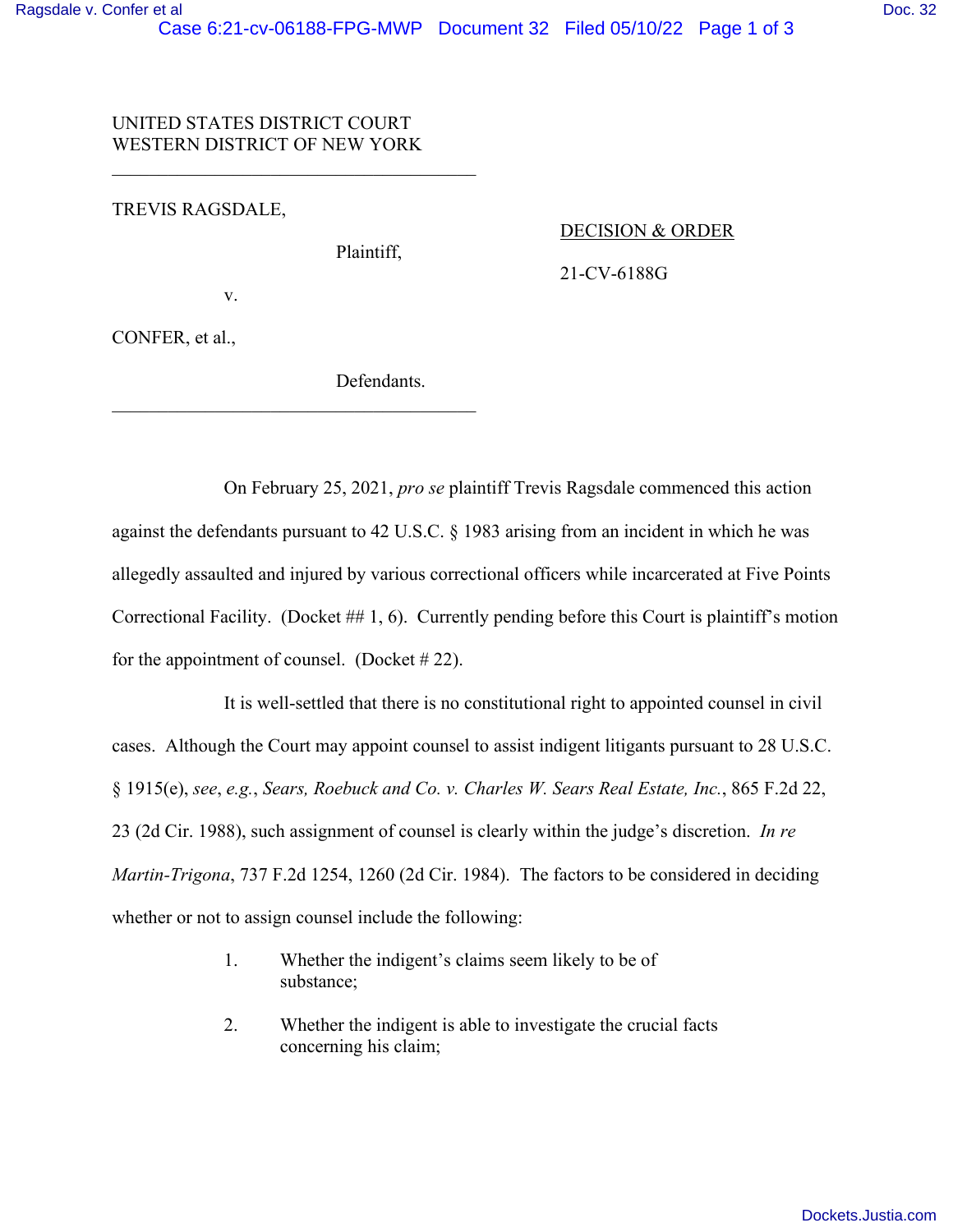- 3. Whether conflicting evidence implicating the need for cross-examination will be the major proof presented to the fact finder;
- 4. Whether the legal issues involved are complex; and
- 5. Whether there are any special reasons why appointment of counsel would be more likely to lead to a just determination.

*Hendricks v. Coughlin*, 114 F.3d 390, 392 (2d Cir. 1997); *see also Hodge v. Police Officers*, 802 F.2d 58, 61-62 (2d Cir. 1986).

 The Court must consider the issue of appointment carefully, of course, because "every assignment of a volunteer lawyer to an undeserving client deprives society of a volunteer lawyer available for a deserving cause." *Cooper v. A. Sargenti Co., Inc.*, 877 F.2d 170, 172 (2d Cir. 1989). Therefore, the Court must first look to the "likelihood of merit" of the underlying dispute, *Hendricks v. Coughlin*, 114 F.3d at 392; *Cooper v. A. Sargenti Co., Inc.*, 877 F.2d at 174, and "even though a claim may not be characterized as frivolous, counsel should not be appointed in a case where the merits of the . . . claim are thin and [plaintiff's] chances of prevailing are therefore poor." *Carmona v. United States Bureau of Prisons*, 243 F.3d 629, 632 (2d Cir. 2001) (denying counsel on appeal where petitioner's appeal was not frivolous but nevertheless appeared to have little merit).

 The Court has reviewed the facts presented herein in light of the factors required by law and finds, pursuant to the standards stated by *Hendricks*, 114 F.3d at 392, and *Hodge v. Police Officers*, 802 F.2d at 61-62, that the appointment of counsel is not warranted at this time. As stated above, a plaintiff seeking the appointment of counsel must demonstrate a likelihood of success on the merits. *See id*. Plaintiff has not done so at this stage. Moreover, the legal issues